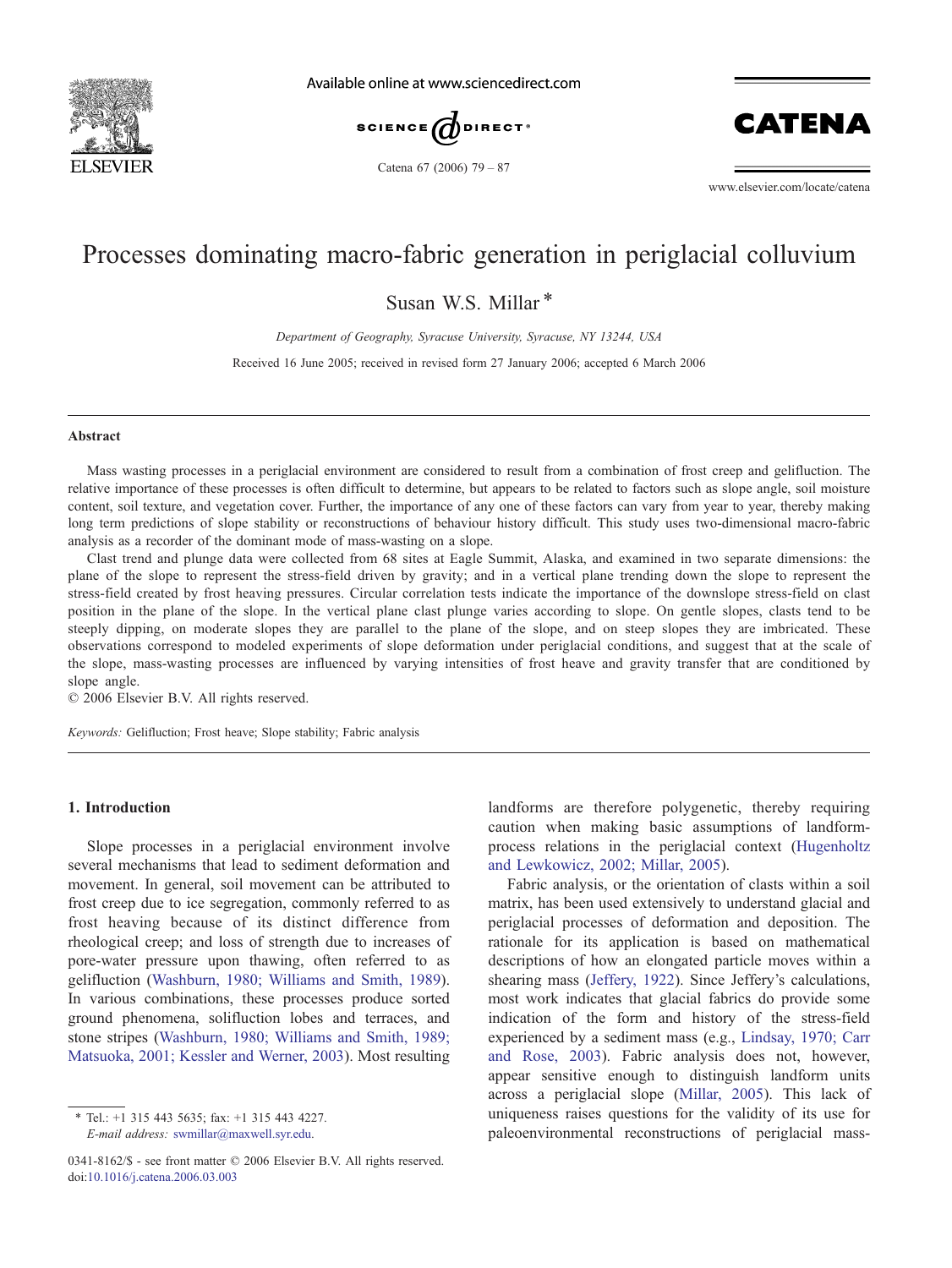wasting; however, it does not necessarily invalidate its use as an indicator of the dominant processes acting on a periglacial slope.

In this study, I have focused on two-dimensional fabrics on the assumption that they can provide information on the two separate, but related, stress-fields operating on the slope materials. Frost creep is dominated by the stress-field perpendicular to the plane of the slope due to the predominance of frost heave; whereas gelifluction is dominated by gravity in the downslope direction. Since fabric measurements consider both the trend and plunge of individual stones, these two stress-fields can be analysed independently by examining the plunge of clasts relative to slope angle, and the trend of the stones relative to slope direction. The results presented here suggest that slope angle plays an important role in determining the relative importance of frost heave versus gelifluction, and therefore that clast dip and slope angle relations may provide a tool to identify dominant modes of deformation of a periglacial slope.

# 2. Methods

#### 2.1. Study area

Eagle Summit, Alaska, is located about 110 miles NE of Fairbanks, and was selected for study due to its relative ease of accessibility and the presence of large solifluction lobes indicative of active mass-wasting (Fig. 1). Climate statistics from Central, Alaska (280.4 m a.s.l.) show a mean annual air temperature of  $-5.1$  °C. Assuming a lapse rate between 5– 6.5  $\degree$ C/km, mean annual air temperature at the study area  $(800-1200 \text{ m a.s.}!)$  is between  $-7.7$  and  $-11.04$  °C. Permafrost active layer thicknesses of approximately 1 m were measured in the field using a metal probe in August during the field season. Quartz-muscovite schists provide a high silt and mica content in soils, both of which create conditions conducive for solifluction ([Harris, 1987\)](#page-7-0). Vegetation varies according to moisture; wet sites are dominated by Carex and Eriophorum species, and dry sites by Carex and Dryas ([Hanson, 1950\)](#page-7-0). Vegetation mat thickness varies from



Fig. 1. Location of study area.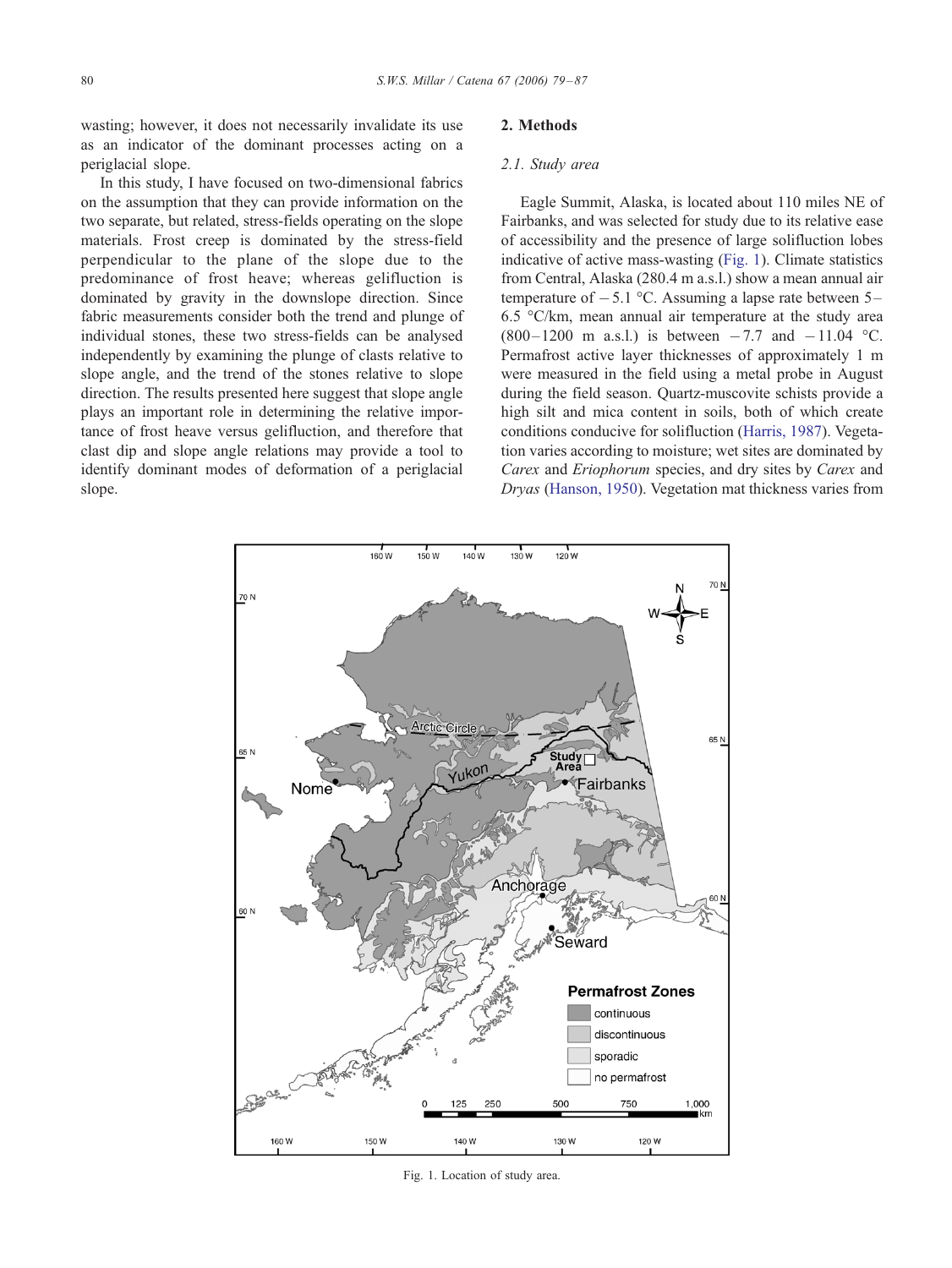

Fig. 2. Typical landscape at study area. The road is approximately 0.5 km distant at the center of image.

0 cm on block slopes, to 15 cm on wetter and lower sites. Evidence of periglacial activity includes stone stripes on steeper slopes, solifluction lobes with risers of approximately 1 m in height, and sorted circles on terrace treads (Fig. 2).

#### 2.2. Data collection

Data were collected during August, towards the end of the thaw season, at Eagle Summit. A stratified systematic unaligned method was used to select 68 sites to collect fabric data across a range of micro-environments ([Iachan,](#page-7-0) 1985). This strategy avoided selective sampling of specific geomorphic features, and therefore provided a dataset representative of the range of slope processes and forms. Standard techniques were used to measure the plunge, plunge azimuth and a-, b-, and c-axial lengths of 50 elongated clasts at each site ([Andrews, 1971\)](#page-7-0). The local slope azimuth and dip, distance to the nearest divide, sampling depth, thickness of vegetation mat, and stone concentration assessed using comparative charts ([Compton,](#page-7-0) 1985) were also recorded. Soil moisture was evaluated at each sample location using a five-category descriptive scale, ranging from very wet to very dry. Nineteen soil samples were taken for textural analysis. Standard preparation and analysis procedures were conducted at the Institute of Arctic and Alpine Research in Boulder, Colorado.

#### 3. Analysis of results

#### 3.1. Two-dimensional fabric data

Most recent fabric studies examine the three-dimensional position of stones, usually presented in the form of a lower hemisphere equal area plot ([Nelson, 1985; Mills, 1991;](#page-8-0) Bertran et al., 1997; Millar and Nelson, 2001). However, three-dimensional fabric patterns in periglacial sediments result from a suite of independent processes, including the rate of deformation, characteristics of clasts entrained in the deforming sediment, the mode of deposition, and the postdepositional modification ([Glen et al., 1957\)](#page-7-0). It is unlikely that, when examined in three dimensions, macrofabrics are sensitive enough to allow isolation of the dominant mode of sediment deformation, whether through frost creep or gelifluction.

Frost creep and gelifluction are dominated by stressfields represented by planes oriented orthogonally to each other. This suggests that it may be possible to identify their operation by examining the fabric data separately in these two planes. First, stress is generated by gravity in the downslope direction, reflected in the relation between the trend of the stone and slope azimuth. Theoretical, simulation and laboratory modeling, and field observations show a strong tendency for slope-parallel and subparallel stone orientation due to shear (e.g., [Jeffery, 1922; Lindsay, 1970;](#page-7-0) Mills, 1983). Second, a stress-field is associated with the direction of the freezing front, perpendicular to the plane of the slope, reflected in the relation between the local slope angle and its comparison with clast plunge. Field and laboratory observations of the frost heave process on stones indicate not only a vertical movement under freezing and thawing conditions, but also a tilting of stones into more upright positions ([Johnson et al., 1977; Washburn, 1980\)](#page-7-0). The fabric data, therefore, were separated into a horizontal plane that encompasses the trend of the long axis of the stones, and a vertical plane that examines the plunge of the stones relative to the dip of the local slope. This division of the three-dimensional position into two separate two-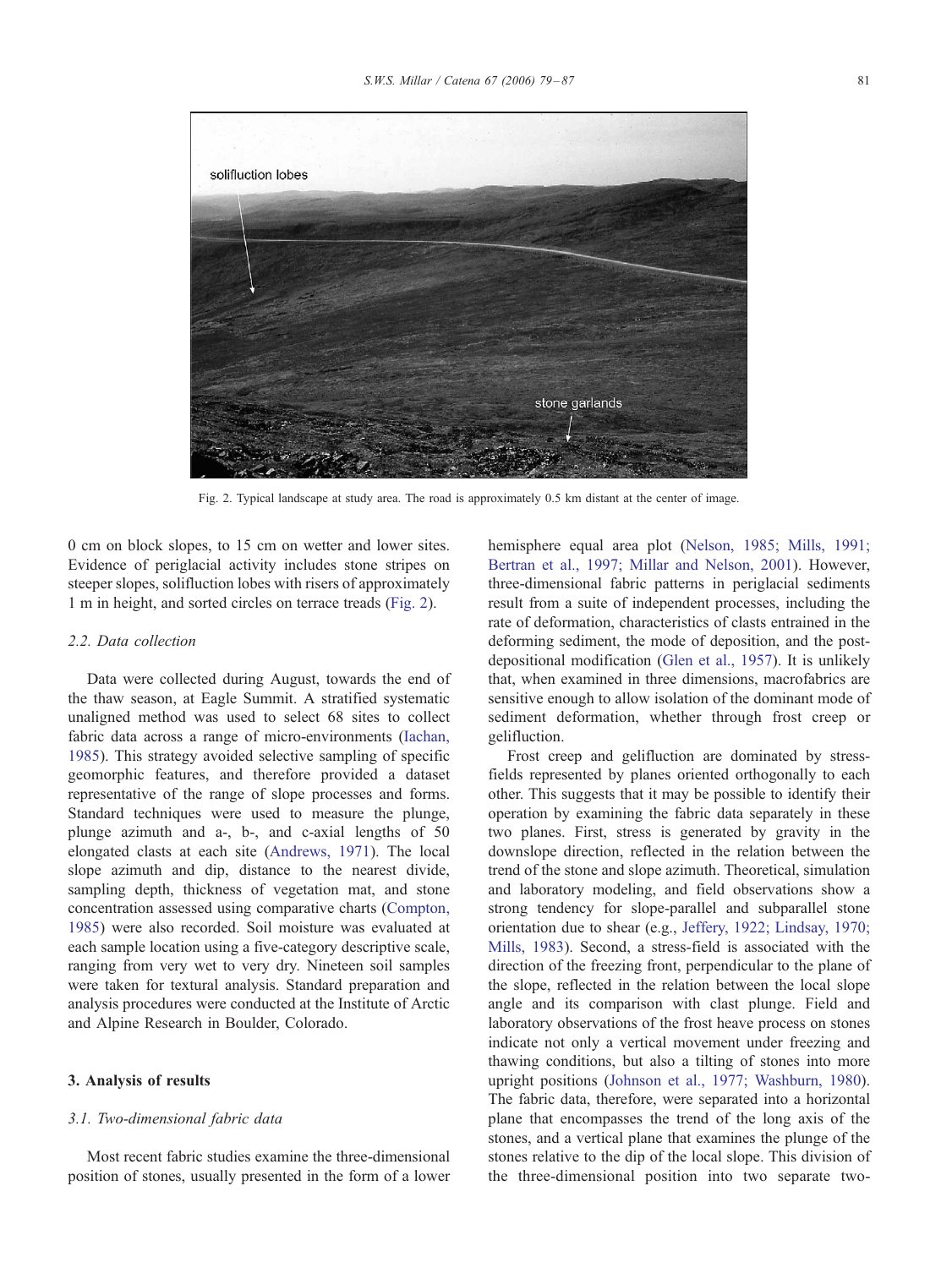<span id="page-3-0"></span>dimensional planes is typical of microscopic studies of fabric where only two dimensions can be viewed at any one time ([Fitzpatrick, 1993\)](#page-7-0). It is also typical for fabric studies of metamorphic rocks in thin section used to understand deformation processes ([Borradaile et al., 1982\)](#page-7-0). For macrofabrics in slope deposits, this division into two planes can be justified by the fact that there are two separate stress-fields operating on the slope materials.

### 3.2. Analytic procedures

The importance of the downslope stress-field on the orientation of fabrics on a periglacial slope has been shown in numerous studies (e.g., [Benedict, 1976; Nelson, 1985;](#page-7-0) Bertran et al., 1997). In this study, I calculated the circular correlation co-efficient using the procedures presented in [Zar \(1998\).](#page-8-0) The circular correlation co-efficient corresponds to Spearman's  $r$ , such that the paired ranks of the slope azimuth and mean clast direction are compared. The test statistic is compared to the theoretical distribution to determine the level of significance of the association. The slope azimuth was compared to three different forms of the sample  $(n=50)$  mean clast direction (Fig. 3). The three forms were used because the clast data are axial but are being treated as vectors to allow comparison with the slope direction vector. The first assessment is based on the mean direction of the resultant vector ([Table 1;](#page-4-0) [Davis, 1986;](#page-7-0) Fisher, 1993). The second involved a rotation of the threedimensional axial data into the plane of the slope ([Table 1;](#page-4-0) [Nelson, 1985\)](#page-8-0). Third, the relation between the slope azimuth and each sample's principal eigenvector was tested ([Table 1;](#page-4-0) [Millar, 2005\)](#page-8-0). The test statistic indicates that the null of no relation can be rejected in all three forms of the data ([Table 1\)](#page-4-0). The most significant relation is with the sample rotated into the plane of the slope. That all three methods of assessing mean clast direction indicate a significant relation with downslope direction demonstrates the overall importance on fabric orientation of shear driven by the downslope stress-field ([Jeffery, 1922; Benedict,](#page-7-0) 1970; Mills, 1983; Nelson, 1985; Bertran et al., 1995).

For the stress-field generated by freezing and thawing, the relation between a sample's average clast plunge and



Fig. 3. Rose diagrams of slope and clast directions ( $n = 68$ ).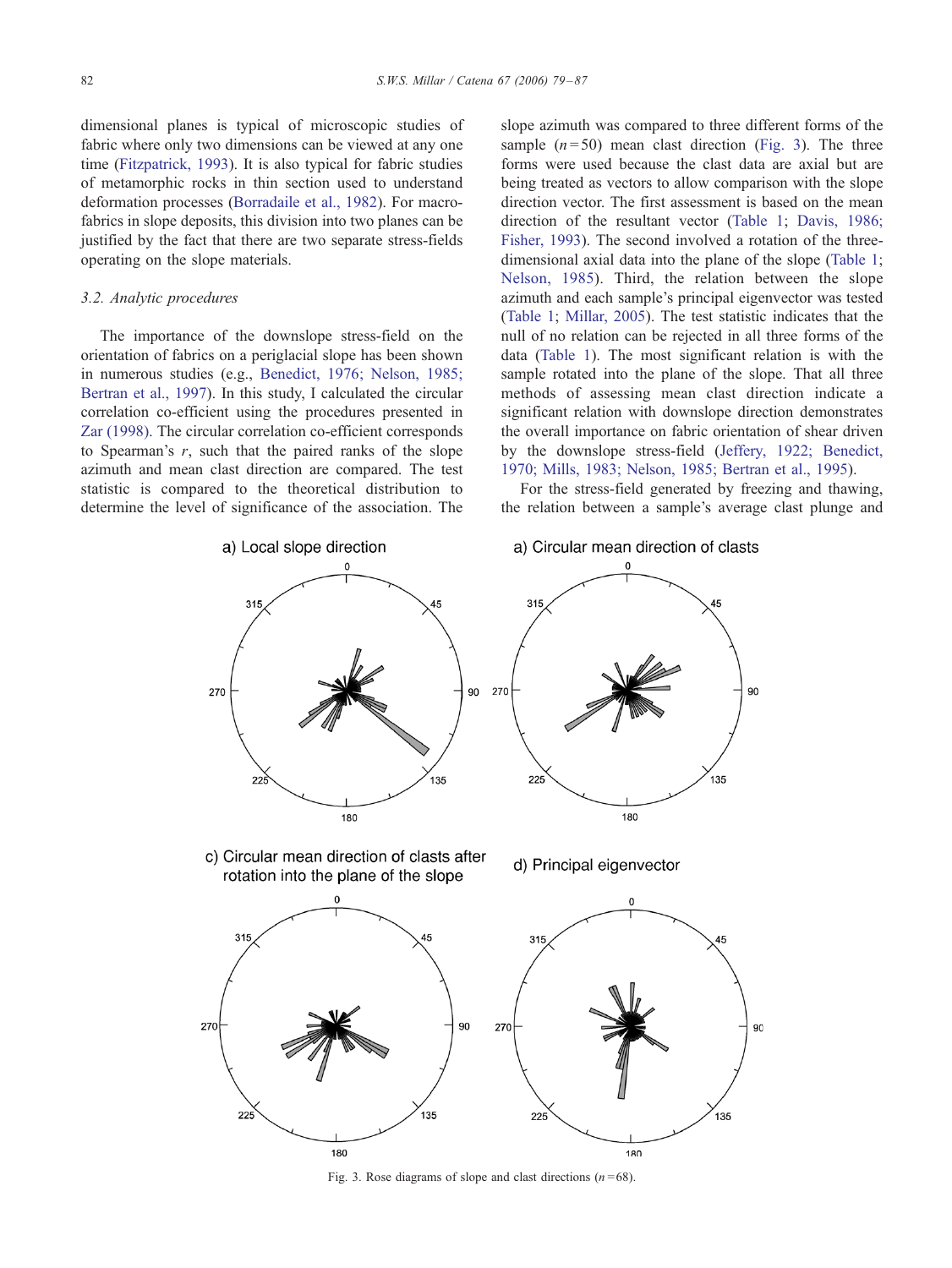<span id="page-4-0"></span>

| Table 1                          |  |
|----------------------------------|--|
| Circulation correlation analyses |  |

| Variables in test                                                                            | Circular correlation coefficient <sup>a</sup> | Critical values $(n=68)$ |
|----------------------------------------------------------------------------------------------|-----------------------------------------------|--------------------------|
| Slope direction and circular mean direction <sup>b</sup>                                     | 7.03                                          | 4.62; $p=0.01$           |
| Slope direction and circular mean direction rotated into the plane of the slope <sup>c</sup> | 10.67                                         | 4.62; $p=0.01$           |
| Slope direction and the principal eigenvector <sup>d</sup>                                   | 2.85                                          | 2.03; $p=0.1$            |

<sup>a</sup> Correlation coefficient=r(n – 1) where,  $r = r_d + r_s$ , and

$$
r_{\rm d} = \frac{\left\{\sum_{i=1}^{n} \cos \left[\frac{360}{n} (\text{rank } x_i - \text{rank } y_i)\right]\right\}^2 + \left\{\sum_{i=1}^{n} \sin \left[\frac{360}{n} (\text{rank } x_i - \text{rank } y_i)\right]\right\}^2}{n^2}
$$

$$
r_{s} = \frac{\left\{\sum_{i=1}^{n} \cos \left[\frac{360}{n} (\text{rank } x_{i} + \text{rank } y_{i}\right]\right\}^{2} + \left\{\sum_{i=1}^{n} \sin \left[\frac{360}{n} (\text{rank } x_{i} + \text{rank } y_{i}\right]\right\}^{2}}{n^{2}}
$$

where,  $x =$  slope azimuth;  $y =$  mean clast direction.<br><sup>b</sup> Circular mean ([Fisher, 1993;](#page-7-0) equ. 2.7 and 2.8, p 31.)

$$
C = \sum_{i=1}^{n} \cos \theta_i; S = \sum_{i=1}^{n} \sin \theta_i; R^2 = C^2 + S^2
$$
  

$$
\cos \overline{\theta} = \frac{C}{R}; \sin \overline{\theta} = \frac{S}{R}.
$$

<sup>c</sup> Rotation of axial data so that the primitive represents the plane of the slope. Data were rotated by the slope dip angle, about the axis represented by the strike of the slope ([Nelson, 1985\)](#page-8-0).<br><sup>d</sup> Principal eigenvector is the principal axis of the orientation matrix calculated from the sums of squares of the cross-products of the direction cosines of the

sample axes (Fisher et al., 1987, §3.2.4, p. 33).

the local slope gradient was evaluated. The Pearson correlation coefficient of  $-0.805$  ( $p=0.99$ ) suggests that there is a strong and systematic relation between these variables ([Fig. 3\)](#page-3-0).

# 3.3. Analysis of environmental data

Rates and modes of mass wasting in a periglacial environment are dependent on a suite of site-specific environmental constraints ([Benedict, 1976; Harris, 1987;](#page-7-0) Smith, 1987; Matsuoka, 2001; Hugenholtz and Lewkowicz, 2002). The biophysical data in this study were examined in relation to average clast dip to determine the extent to which site factors were responsible for producing the observed relation between slope dip and clast dip. A Spearman's rank was applied because soil moisture and stone concentration were assessed on a rank scale. Although this reduces the robustness of the test, it is preferred over Pearson's  $r$ , because it allows for direct comparison of all the biophysical data. The correlation matrix indicates a negative relation

between the clast plunge and the sample's distance downslope from the divide  $(r=-0.311)$ , but no systematic relation between clast plunge and any of the other environmental variables (Table 2).

# 4. Discussion

Mass-wasting processes under periglacial conditions are commonly considered a combination of frost creep and gelifluction. Frost creep is the net result of volumetric strain of the sediments due to expansion and contraction over the freeze –thaw cycle. The stress-field is generated by frost heave in the vertical direction; a component of downslope transfer may be present and related to the slope gradient ([Washburn, 1980\)](#page-8-0). If frost heave dominates, then the slope materials are most strongly affected by the stress-field perpendicular to the plane of the slope. Gelifluction is considered a flow process, resulting from elevated pore water pressures upon thaw, and is therefore influenced by

Table 2 Spearman rank matrix of clast dip and local environmental factors

| spearman failt matrix of clast the and local chyfromhemaf factols |                             |          |                        |                |                             |          |          |  |  |  |
|-------------------------------------------------------------------|-----------------------------|----------|------------------------|----------------|-----------------------------|----------|----------|--|--|--|
|                                                                   | Clast $dip-$<br>slope angle | Moisture | Stone<br>concentration | Slope<br>angle | Vegetation mat<br>thickness | $%$ silt | $%$ clay |  |  |  |
| Moisture $(n=68)$                                                 | $-0.198$                    | 1.000    |                        |                |                             |          |          |  |  |  |
| Stone concentration $(n=68)$                                      | 0.007                       | 0.257    | 1.000                  |                |                             |          |          |  |  |  |
| Slope angle $(n=68)$                                              | $-0.762$                    | 0.114    | 0.059                  | 1.000          |                             |          |          |  |  |  |
| Vegetation mat thickness $(n=68)$                                 | 0.037                       | $-0.107$ | $-0.159$               | $-0.107$       | 1.000                       |          |          |  |  |  |
| % silt $(n=19)$                                                   | $-0.009$                    | 0.006    | $-0.419$               | $-0.059$       | $-0.337$                    |          |          |  |  |  |
| % clay $(n=19)$                                                   | 0.281                       | 0.301    | $-0.541$               | $-0.300$       | $-0.061$                    | 0.719    |          |  |  |  |
| Downslope distance $(n=68)$                                       | $-0.311$                    | 0.07     | 0.062                  | 0.229          | 0.082                       | 0.001    | $-0.047$ |  |  |  |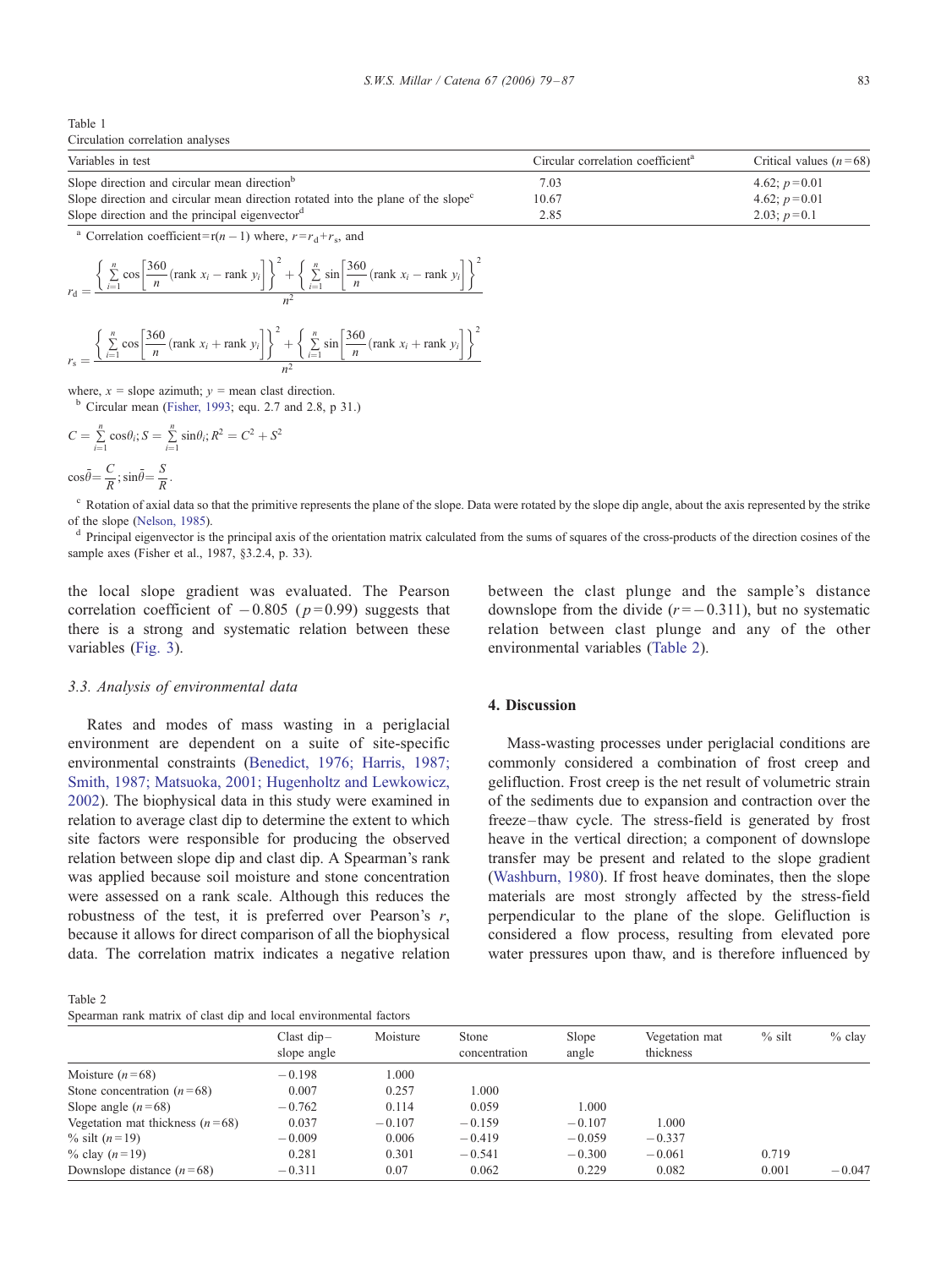the stress-field in the downslope direction. Methods of separating gelifluction and frost creep to understand the contribution of each to downslope transport have engaged geomorphologists for some time ([Matsuoka, 2001\)](#page-7-0). On the basis of the significant correlation between slope direction and mean clast direction, the importance of the stress-field in the downslope direction is quite apparent from the Eagle Summit data. The most significant variable in the circular correlation analysis is the mean clast direction when rotated into the plane of the local slope ([Table 1;](#page-4-0) [Fig. 3\)](#page-3-0). The rotated data generate the strongest relation because, in the process of rotating the clast data, the order is changed, therefore within the correlation test structure there is a more direct one-to-one mapping of equivalent ranks ([Table 1\)](#page-4-0). This tendency for a downslope orientation of a-axes has been observed in numerous environments, and is a primary rationale for the use of fabrics for identifying sediment depositional history (e.g., [Holmes, 1941; Mills, 1983;](#page-7-0) Nelson, 1985; Abrahams et al., 1990; Bertran et al., 1995). The changing relation between average clast dip and local slope gradient suggests that slope gradient influences the predominance of either the downslope stress-field or the stress-field perpendicular to the plane of the slope (Fig. 4).

The lack of association between the clast – slope relation and the biophysical factors is surprising in light of previous research. [Hugenholtz and Lewkowicz \(2002\)](#page-7-0) for example, suggest that a large concentration of clasts tends to form on solifluction lobe risers, thereby increasing the shear strength of the materials. Continued mass-wasting of material from upslope builds up on the lobe tread, possibly eventually leading to lobe collapse ([Hugenholtz and Lewkowicz, 2002,](#page-7-0) p. 311). Areas with higher concentrations of large clasts therefore, may be expected to exhibit more steeply dipping clasts that are thrust upwards by the compressional forces generated by the riser's braking effect on the continued



Fig. 4. Relation between the slope and the difference between slope and average clast plunge.

sediment input from upslope ([Benedict, 1970\)](#page-7-0). Only fifteen samples were collected specifically from lobe risers; however, they show no greater than average clast plunge. It is likely that stone concentration is not the only factor at work in the formation of fabrics in lobe risers. [Bertran et al.,](#page-7-0) (1995), [Benedict \(1976\),](#page-7-0) and [Nelson \(1985\),](#page-8-0) all noted an increase in transversely oriented fabrics due to either compressional forces or interaction with the vegetation mat. An increase in the frequency of planar clasts would reduce the overall mean direction of the sample. The lack of association is therefore most likely due to an interaction of factors.

Other important site characteristics also do not show any systematic relation with the position of clasts relative to the slope. Soil texture influences frost susceptibility; therefore it might be expected to influence the nature of deformation by frost heaving and gelifluction ([Harris,](#page-7-0) 1987). [Matsuoka \(2001\)](#page-7-0) showed that rates of downslope movement vary substantially across a periglacial slope, in large part due to variations in soil texture. Although only 20% of the sites were sampled for soil texture, there is no strong relation according to whether embedded clasts are steeply dipping, parallel or imbricate. This may be in part due to soil textures across the study area being generally limited to silty-sands.

The presence of vegetation and its thickness are frequently considered important controls on the rate of movement due to their influence on moisture content and the shear strength of slope materials ([Benedict, 1970;](#page-7-0) Hugenholtz and Lewkowicz, 2002). In this study, no relation is observed in the data. Finally, soil moisture can influence the degree of soil freezing, frost heave, and slope stability ([Williams and Smith, 1989\)](#page-8-0). The Spearman's  $r$  of moisture and clast dip-slope difference does not show a significant relation in this data set  $(r = -0.198)$ . This may be due to the fact that soil moisture was assessed only once at each site at the end of the thaw season when slope materials were undergoing little activity. A more detailed monitoring of soil moisture throughout freezing and thawing would provide a more rigorous test of moisture and clast relations.

# 4.1. Is the dominant mode of periglacial deformation conditioned by slope angle?

These results suggest that the average clast plunge relative to the local slope dip may provide a broad-scale instrument to assess the most recent processes active at Eagle Summit, when considered in light of the relative slope position ([Fig. 5\)](#page-6-0). The lack of association with other biophysical data indicates that slope gradient exerts a dominant influence on the clast position observed.

A possible explanation for the strong relation between the clast dip and slope angle may be associated with the resultant stress-field operating on the sediments. On low gradient slopes which, in the study area, are generally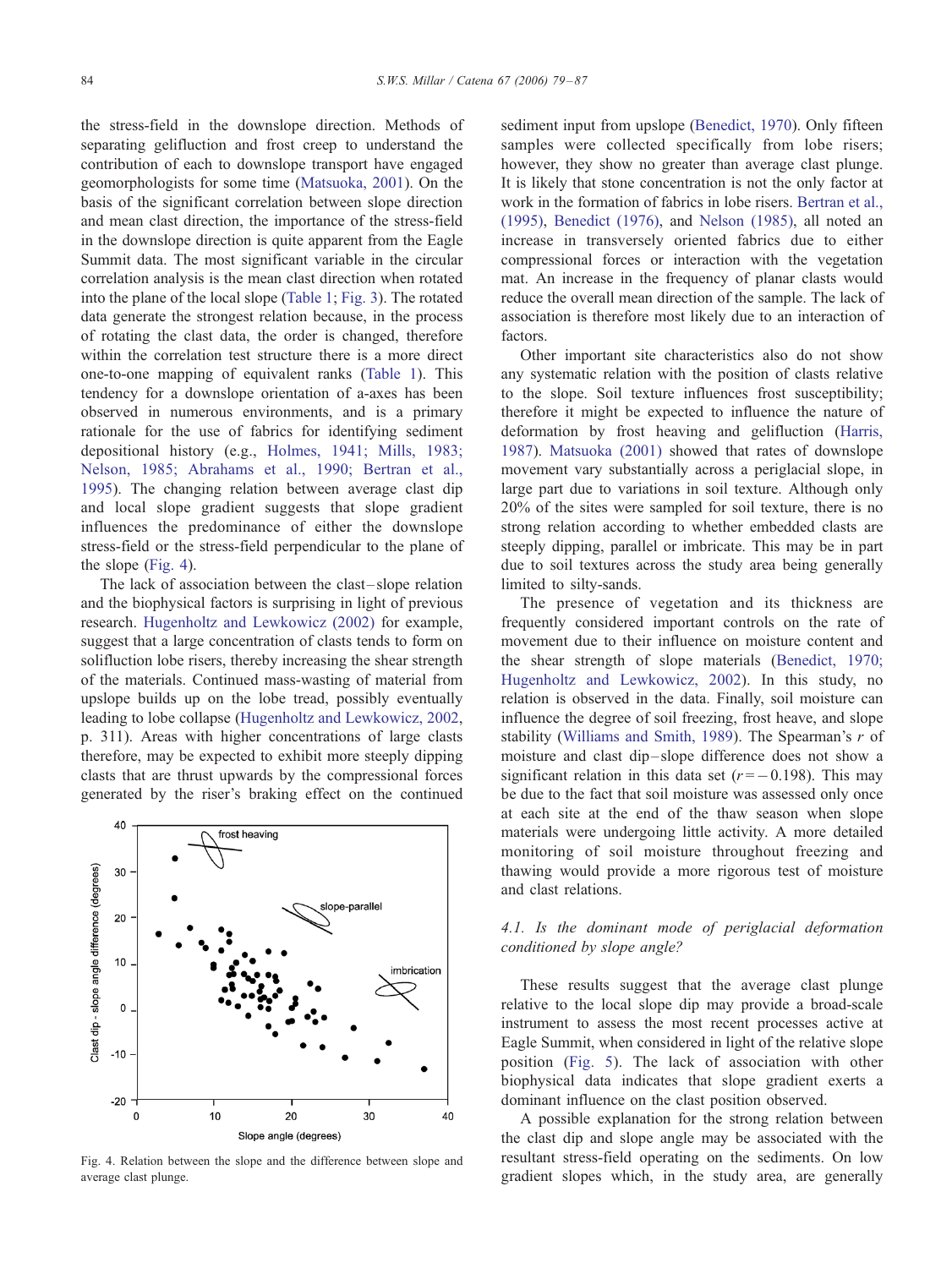<span id="page-6-0"></span>

Fig. 5. Relation between clast and slope difference and relative slope location as indicated by the distance from the slope divide.

located near the divide, and are planar or convex, clasts tend to plunge more steeply than the slope angle. In these locations, sorted forms are abundant suggesting that frost heaving is a dominant effect reorienting clasts into an upright position by frost-push or frost-pull mechanisms ([Washburn, 1980\)](#page-8-0). In the absence of a significant downslope stress-field, the primary process operating is heave generated by soil freezing and thawing. Both field ([Millar and](#page-8-0) Nelson, 2001) and laboratory experiments ([Johnson et al.,](#page-7-0) 1977) have indicated that clasts embedded in materials undergoing freeze-thaw action rotate to a position where the long axis is perpendicular to the direction of the freezing front. This repositioning and increase in clast dip appears to be independent of the original clast position, and increases over time with subsequent freeze-thaw episodes ([Johnson](#page-7-0) et al., 1977; Washburn, 1980).

Strongly imbricate patterns of stone position are associated with the steepest slopes. Imbrication can result under several situations. Bed load in stream flow can exhibit imbrication of the intermediate axis when individual stones are sequentially deposited as material comes to rest following the flow ([Collinson and Thompson, 1989; Jo et](#page-7-0) al., 1997). In experimental debris flows, [Major \(1998\)](#page-7-0) has proposed that flow parallel upslope imbrication results from incrementally deposited waves of sediment undergoing flow. Such fabrics are typical of alluvial and debris flow deposits ([Collinson and Thompson, 1989; Major, 1998\)](#page-7-0). Large clast concentrations have also been shown to result in imbricate fabrics ([Rees, 1979; Ildefonse et al., 1992; Bertran](#page-8-0) et al., 1997). [Ildefonse et al. \(1992\),](#page-7-0) for example, showed that higher concentrations of clasts tend to produce a tiling effect that stabilizes the material during further deformation. No morphological evidence suggests that a highly fluid, rapid slope failure has occurred at Eagle Summit; however, gelifluction is often considered to behave as a viscous fluid ([Harris, 1981; Matsuoka, 2001\)](#page-7-0), in which case it may be possible for any of these mechanisms to produce the imbricated clasts observed, depending on local conditions of soil moisture, texture, and stone concentration. The probability that the slope materials will behave as a viscous fluid will depend primarily on the steepness of the slope ([Harris et al., 2001\)](#page-7-0). At Eagle Summit, the mid-slope position of imbrication is typical of stone stripes and small lobes (c.f. [Hugenholtz and Lewkowicz, 2002\)](#page-7-0). In the stone stripes, stone collisions may be partly responsible for imbrication, whereas in small lobes, either vegetation or braking effects might be more likely. The multiple influences can help to explain the lack of association in the biophysical variables.

Clasts tend to lie in a slope-parallel position on moderate slopes. The parallel position may simply represent a balance between downslope and vertical forces. So, although frost heaving is likely occurring, on moderate gradients the greater downslope stress-field produces a resultant fabric parallel with the slope. The relative position of these sites is both upslope and downslope of the steepest slopes, also suggesting a transitional location relative to the stress-fields. On the other hand, the slope-parallel fabric could be a result of simple shear operating under conditions of laminar flow reorienting clasts preferentially parallel to the downslope direction in the manner illustrated by [Bertran \(1993\)](#page-7-0) and [Jeffery \(1922\).](#page-7-0) [Harris et al. \(2003\)](#page-7-0) have interpreted observations from scaled-modeling experiments on gelifluction as evidence of elasto-plastic deformation operating as the primary mode of transport, rather than the frequently assumed flow, controlled by viscosity. If this is the case, when sediments reach their critical state, continued stress application will result in shear deformation that tends to exhibit properties of laminar flow ([Maltman, 1994](#page-7-0) p. 10). Thaw consolidation will then allow for the preservation of fabric orientations in the plane of the slope ([Mitchell, 1993](#page-8-0) p.340; [Cetin, 2004\)](#page-7-0). Whether one or more of these mechanisms is responsible for the slope-parallel fabrics cannot be determined. Modes of deformation are closely dependent upon soil and moisture properties, neither of which shows a significant relation with the clast positions reported here. There is a need for further field and laboratory analyses of the links between processes of deformation and clast fabric.

The data suggest that slope angle relates to the dominant stress-field operating on slope materials. Although other factors, such as soil texture ([Matsuoka, 1998\)](#page-7-0), vegetation braking effects ([Hugenholtz and Lewkowicz, 2002\)](#page-7-0), and stone concentration ([Ildefonse et al., 1992\)](#page-7-0) have been shown to be important at the local scale, the results here suggest that at the landscape scale, the relation between frost heave and gelifluction as shown through clast plunge and slope angle relations, is determinant, particularly when considered in relation to slope position. Specific slope angle thresholds between the dominant processes influencing clast dip at Eagle Summit require further detailed field exami-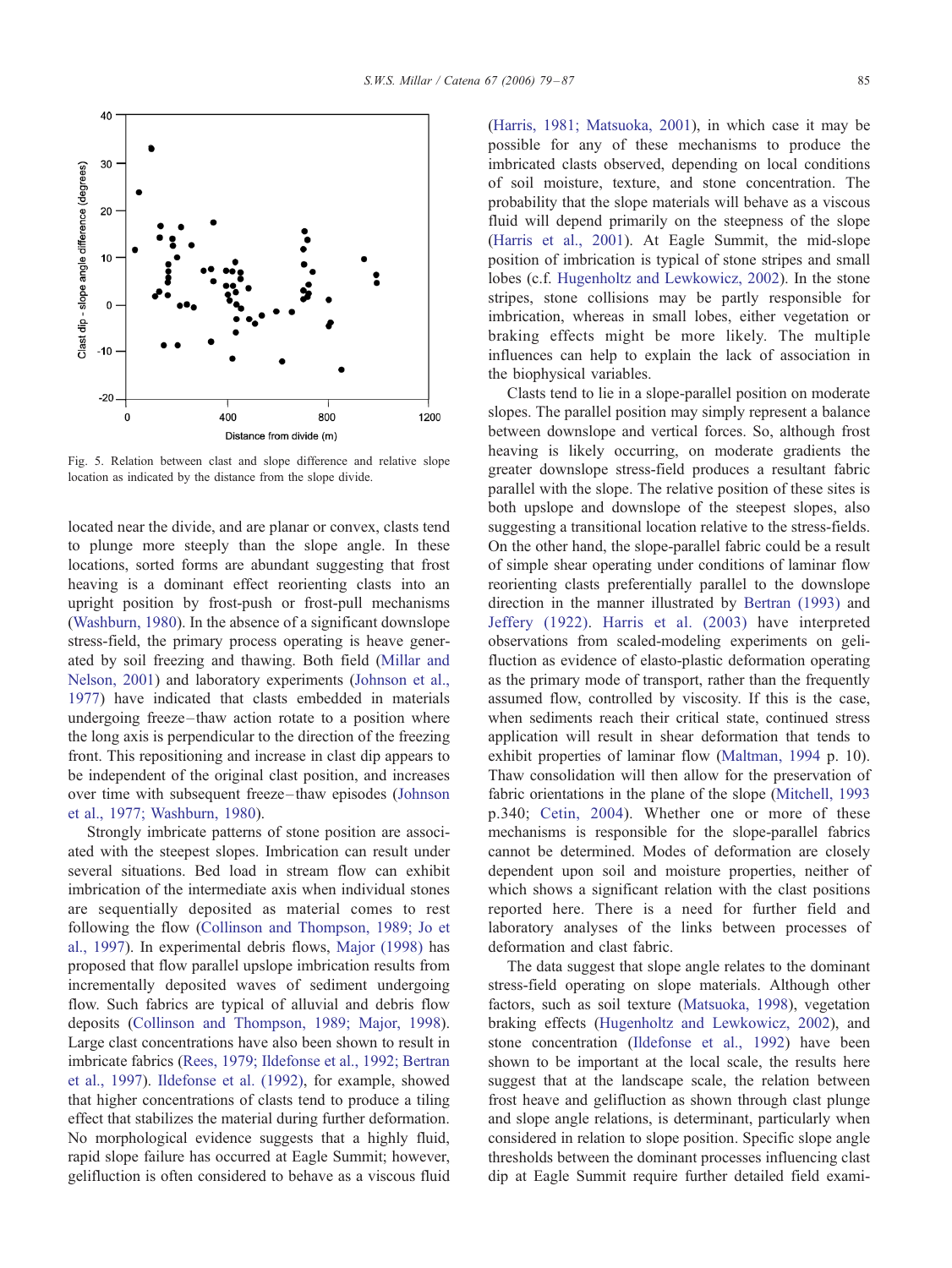<span id="page-7-0"></span>nation of their relation to soil texture and moisture and material strength. Whether these relations hold for other periglacial areas will likely depend on local biophysical conditions.

# 5. Conclusion

Processes operating on slope materials under periglacial conditions are highly varied and complex, as evident in the volume of research that has been conducted to date. The results presented here indicate the importance of examining the entire slope as a continuum. Observations of the twodimensional clast fabrics which examine independently the stress-fields generated by the slope gradient and frost heave suggest that it is likely the dominant, and most recent process, affecting stone orientation. Further, if that is indeed the case, the relation between clast dip and slope angle, in the context of its relative slope position, allows us to consider the periglacial slope as a continuum of interaction between two stress-fields. Slope gradient determines the relative importance and intensity of each stress-field thereby conditioning the dominant style of deformation. Twodimensional fabrics, therefore, may provide useful evidence on which to base a more general understanding of the relative importance of frost heaving or gelifluction on modes of sediments transfer during mass-wasting on periglacial slopes.

#### Acknowledgements

Field assistance was provided by Sherry Fuchs and comments of earlier drafts from Fritz Nelson are greatly appreciated. Comments from several anonymous reviewers strengthened the discussion. This research was supported by National Science Foundation grant SBR-9305029.

# References

- Abrahams, A.D., Soltyka, N., Parsons, A.J., Hirsch, P.J., 1990. Fabric analysis of a desert debris slope: Bell Mountain, California. Journal of Geology 98, 264-272.
- Andrews, J.T., 1971. Techniques of till fabric analysis. British Geomorphological Research Group Technical Bulletin 6 (43 pp.).
- Benedict, J.B., 1970. Downslope soil movement in a Colorado alpine region: rates, processes, and climatic significance. Arctic and Alpine Research 2, 165 – 226.
- Benedict, J.B., 1976. Frost creep and gelifluction: a review. Quaternary Research 5, 55 – 76.
- Bertran, P., 1993. Deformation-induced microstructures in soils affected by mass movements. Earth Surface Processes and Landforms 18,  $645 - 660.$
- Bertran, P., Francou, B., Texier, J.P., 1995. Stratified slope deposits: the stone-banked sheets and lobes model. In: Slaymaker, O. (Ed.), Steepland Geomorphology. Wiley, Chichester, pp. 147-169.
- Bertran, P., Hétu, B., Texier, J.-P., Van Steijn, H., 1997. Fabric characteristics of subaerial slope deposits. Sedimentology 44, 1 – 16.
- Borradaile, G.J., Bayly, M.B., Powell, C.M. (Eds.), 1982. Atlas of Deformational and Metamorphic Rock Fabrics. Springer-Verlag, New York, p. 551.
- Carr, S.J., Rose, J., 2003. Till fabric patterns and significance: particle response to subglacial stress. Quaternary Science Reviews 22, 1415 – 1426.
- Cetin, H., 2004. Soil-particle and pore orientations during consolidation of cohesive soils. Engineering Geology 73, 1-11.
- Collinson, J.D., Thompson, D.B., 1989. Sedimentary Structures. Unwin Hyman, London. 207 pp.
- Compton, R.R., 1985. Geology in the Field. John Wiley and Sons, New York. 398 pp.
- Davis, J.C., 1986. Statistical and Data Analysis in Geology. John Wiley and Sons, New York. 646 pp.
- Fisher, N.I., 1993. Statistical Analysis of Circular Data. Cambridge University Press, Cambridge. 277 pp.
- Fitzpatrick, E.A., 1993. Soil Microscopy and Micromorphology. John Wiley and Sons, New York. 304 pp.
- Glen, J.W., Donner, J.J., West, R.G., 1957. On the mechanism by which stones in till become oriented. American Journal of Science 255,  $194 - 205$ .
- Hanson, H.C., 1950. Vegetation and soil profiles in some solifluction and mound areas in Alaska. Ecology 31  $(4)$ , 606-630.
- Harris, C., 1981. Periglacial mass wasting: a review of research. BGRG Research Monograph. Geo Books, Norwich.
- Harris, C., 1987. Mechanisms of mass movement in periglacial environments. In: Anderson, M.G., Richards, K.S. (Eds.), Slope Stability. Wiley, Chichester, pp. 531-559.
- Harris, C., Rea, B., Davies, M., 2001. Scaled physical modelling of mass movement processes on thawing slopes. Permafrost and Periglacial Processes 12, 125-135.
- Harris, C., Davies, M.C.R., Rea, B.R., 2003. Gelifluction: viscous flow or plastic creep. Earth Surface Processes and Landforms 28, 1289 – 1301.
- Holmes, C.D., 1941. Till fabric. Geological Society of America Bulletin 51, 1299 – 1354.
- Hugenholtz, C.H., Lewkowicz, A.G., 2002. Morphometry and environmental characteristics of turf-banked solifluction lobes, Kluane Range, Yukon Territory, Canada. Permafrost and Periglacial Processes 13,  $301 - 313$ .
- Iachan, R., 1985. Plane sampling. Statistics and Probability Letters 3,  $151 - 159.$
- Ildefonse, B., Launeau, P., Bouchez, J.-L., Fernandez, A., 1992. Effect of mechanical interactions on the development of shape preferred orientations: a two-dimensional experimental approach. Journal of Structural Geology 14 (1), 73-83.
- Jeffery, G.B., 1922. The motion of ellipsoidal particles immersed in a viscous fluid. Proceedings of the Royal Society (A) 102, 161-179.
- Jo, H.R., Rhee, C.W., Chough, S.K., 1997. Distinctive characteristics of a streamflow-dominated alluvial fan deposit; Sanghori area, Kyongsang Basin (early Cretaceous), southeastern Korea. Sedimentary Geology  $110(1-2), 51-79.$
- Johnson, D.L., Muhs, D.R., Barnhardt, M.L., 1977. The effects of frost heaving on objects in soils: II. Laboratory experiments. Plains Anthropologist 22, 133 – 147.
- Kessler, M.A., Werner, B.T., 2003. Self-organization of sorted patterned ground. Science 299 (5605), 380 – 383.
- Lindsay, J.F., 1970. Clast fabric of till and its development. Journal of Sedimentary Petrology 40, 629-641.
- Major, J.J., 1998. Pebble orientation on large, experimental debris-flow deposits. Sedimentary Geology 117, 151 – 164.
- Maltman, A. (Ed.), 1994. The Geological Deformation of Sediments. Chapman and Hall, London, p. 362.
- Matsuoka, N., 1998. Modelling frost creep rates in an alpine environment. Permafrost and Periglacial Processes 9, 397 – 409.
- Matsuoka, N., 2001. Solifluction rates, processes and landforms: a global review. Earth-Science Reviews 55, 107-134.